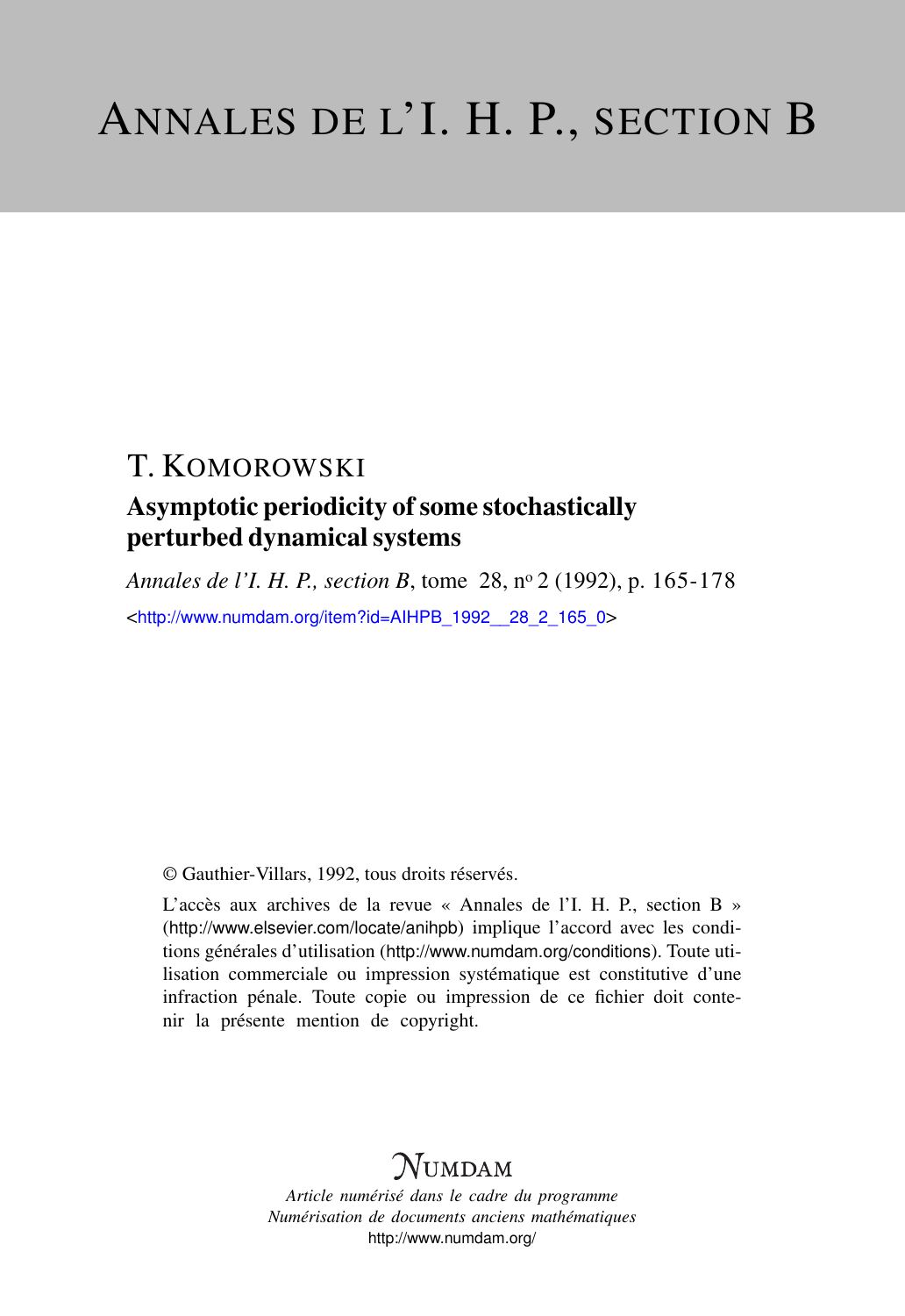Vol. 28, n° 2, 1992, p. 165-178. Probabilités et Statistiques

# Asymptotic periodicity of some stochastically perturbed dynamical systems

by

#### T. KOMOROWSKI

Michigan State University East Lansing, MI 48824, U.S.A

ABSTRACT.  $-$  In the paper we investigate asymptotic behavior of a Markov chain given by a difference stochastic equation  $X_{n+1} = S(X_n) + \xi_n$ . We prove asymptotic periodicity of the Markov chain under the following assumptions: (H1)  $S: V \rightarrow V$  is a Borel measurable transformation defined on a cone  $V \subseteq \mathbb{R}^d$ , bounded on bounded subsets of V, (H2) there is a norm |.| defined in  $\mathbb{R}^d$  such that  $\lim_{|x| \to +\infty} \inf_{x| \to +\infty} [|x| - |S(x)|] = m > 0$  and (H3)  $\{\xi_n\}_{n\geq 0}$  is a sequence of i.i.d., random variables such that the distribuant of  $\xi_0$  has a density  $g: V \to \mathbb{R}_+$  having the first absolute moment  $\int |x| g(x) dx < m$ . Furthermore sufficient conditions for asymptotic stability are given. Obtained theorems are applied to prove asymptotic stability of a model of cell cycle given in [11] by J. Tyrcha.

Key words : Markov Chain, Markov Operator, Asymptotic Periodicity, Asymptotic Stability.

RESUME. - Dans ce texte, j'etudie la conduite asymptotique d'une chaîne de Markov donnée par l'équation  $X_{n+1} = S(X_n) + \xi_n$ . Je prouve la périodicité asymptotique de la chaine de Markov avec les hypotheses suivantes: (H1)  $S: V \rightarrow V$  est une transformation mesurable de Borel définie sur un cône  $V \subseteq \mathbb{R}^d$ , bornée sur les sous-ensembles bornés de V, (H2) il existe une norme  $| \cdot |$  définie sur  $\mathbb{R}^d$  telle que

Classification A.M.S. : 60 J 05.

Annales de l'Institut Henri Poincaré - Probabilités et Statistiques - 0246-0203 Vol. 28/92/02/165/14/\$ 3,40/ © Gauthier-Villars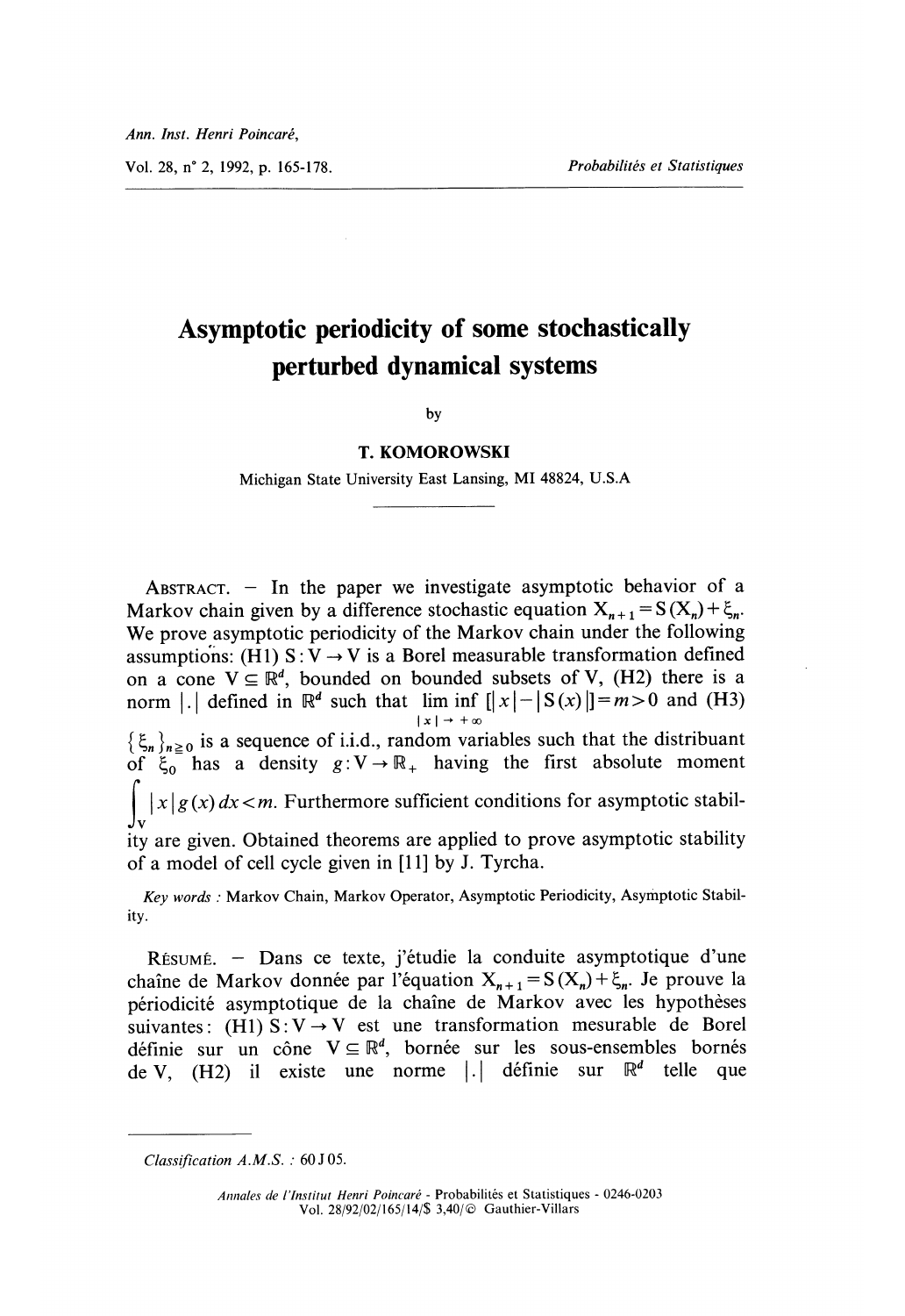## 166 T. KOMOROWSKI

lim inf  $[|x| - |S(x)|] = m > 0$  and (H3)  $\{\xi_n\}_{n \ge 0}$  est une suite de variables aléatoires independantes identiquement distribuées avec une loi de densité  $g:V\to\mathbb{R}_+$  ayant le premier moment absolu  $|x|g(x)dx < m$  des conditions de stabilité asymptotique sont données. Les theoremes obtenus sont appliqués pour prouver la stabilité asymptotique d'un modèle de cycle d'une cellule, donne dans [11] par J. Tyrcha.

#### 1. INTRODUCTION

The subject of interest of this article is a difference equation with stochastic perturbation of the form

$$
X_{n+1} = S(X_n) + \xi_n, \qquad n \ge 0.
$$
 (1.1)

Here S is a transformation of a certain cone V in  $\mathbb{R}^d$  into itself and  $\{\xi_n\}_{n\geq 0}$  is so-called "white noise" *i.e.* a sequence of independent identically distributed (i.i.d.) in the cone random variables. The system defined by equation (1.1) generates a Markov chain  ${X_n}_{n \geq 0}$  provided that  $X_0$ and  $\{\xi_n\}_{n\geq 0}$  are independent. The problem of asymptotic behavior of Markov chains was extensively investigated by many authors see [1], [2], [7], [9] for reference. The main tool for finding some stability properties of  $(1.1)$  is the method of Lyapunov function. Generally saying this method consists in constructing a positive function  $\mathcal{L}: V \to \mathbb{R}_+$ , called a Lyapunov function, such that<br>(i)  $\lim_{x \to 0} \mathcal{L}(x) = +\infty$ 

 $(i)$ lim  $|x| \rightarrow +\infty$ 

(ii)  $\{ \mathcal{L}(X_n) \}_{n \geq 1}$  is a supermartingale *i.e.* in particular it decreases in average sense.

Whenever we can find such a function and verify that

$$
\sup_{n \in \mathbb{N}} \mathbf{E} \mathcal{L}(\mathbf{X}_n) < +\infty \tag{1.2}
$$

then  ${X_n}_{n\geq 1}$  must be recurrent to a sufficiently large ball. Under some additional hypotheses about the chain as for example that  ${X_n}_{n\geq 1}$  is Harris (see [7]) we can conclude that  $\{X_n\}_{n\geq 1}$  is asymptotically periodic in the sense of [7]. For more details about the method of Lyapunov function see [2] and [3]. A typical assumption one may admit to show the existence of Lyapunov function for the above system is some growth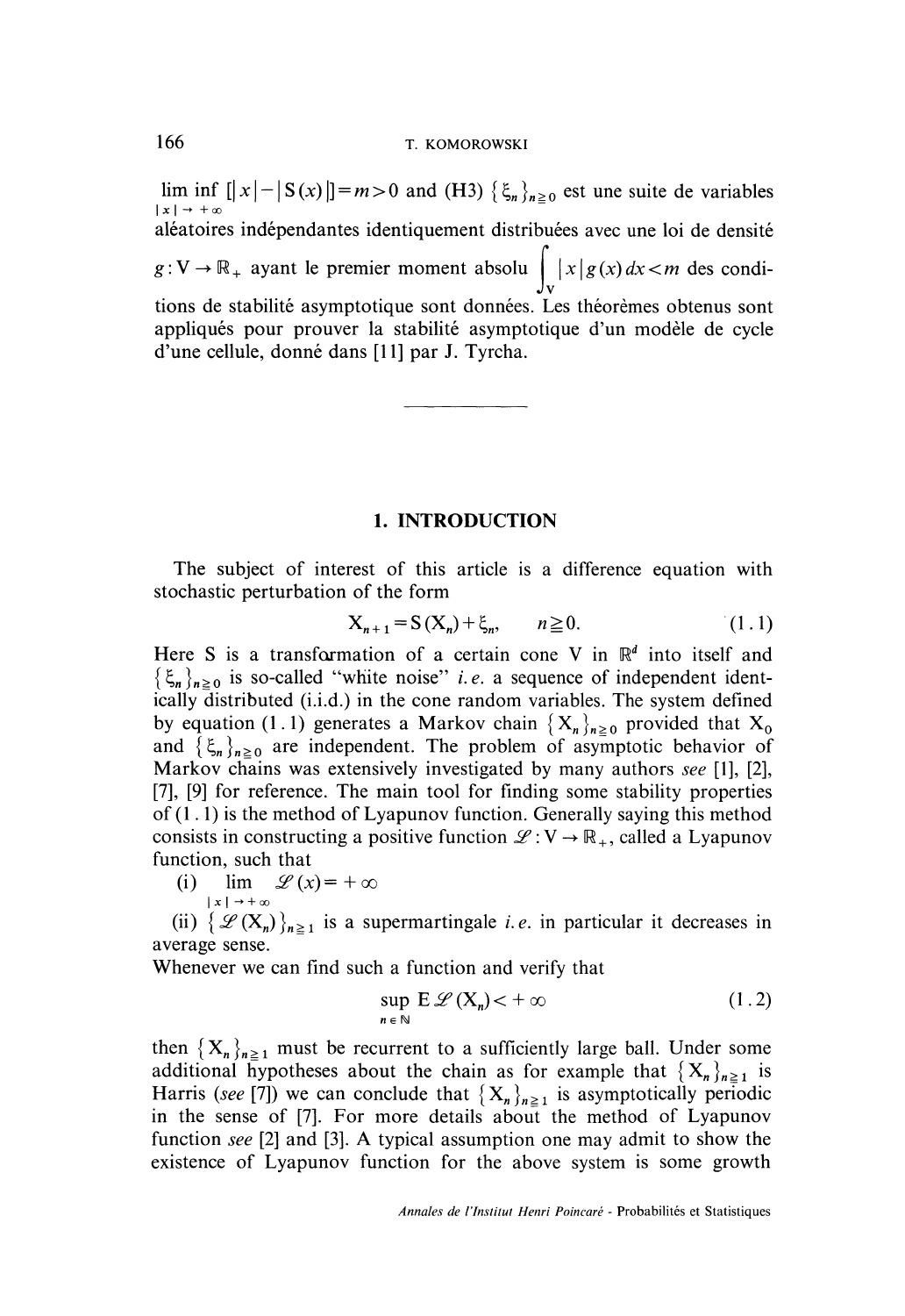condition imposed on S. One of the simplest possible may be

$$
|S(x)| \leq \alpha |x| + \beta, \quad \text{for} \quad x \in V
$$

where  $0 < \alpha < 1$  and  $\beta \in \mathbb{R}$ . Then the Lyapunov function  $\mathscr{L}(x)=|x|$  will satisfy the condition of theorem 3, p. 86 in [2]. By adding some assumption about the white noise, for example one may suppose that the distribuant of  $\xi_0$  has nonvanishing Radon derivative with respect to the Lebesgue measure, asymptotic periodicity in the sense of [7] can be established.

In our paper we investigate the case  $\alpha = 1$ . We prove asymptotic periodicity of the Markov chain given by system  $(1.1)$  under the following assumptions:

(H1)  $S: V \rightarrow V$  is a Borel measurable transformation defined on a cone  $V \subseteq \mathbb{R}^d$ , bounded on any bounded subset of V.

(H2) There is a norm |.  $\vert$  defined in  $\mathbb{R}^d$  such that

$$
\lim_{|x| \to +\infty} \inf_{x} |x| - |S(x)| = m > 0
$$

(H3)  $\{\xi_n\}_{n\geq 0}$  is a sequence of i.i.d. random variables such that the distribuant of  $\xi_0$  has a density  $g: V \to \mathbb{R}_+$  satisfying

$$
\int_{\mathbf{V}} |x| g(x) \, dx < m
$$

In this case  $\mathcal{L}(x) = |x|, x \in V$  does not have to satisfy (1.2) any more. However by studying the sequence of averages  $\frac{1}{N} \sum_{n=0}^N E \mathcal{L}(X_n)$  we can

prove that

$$
\lim_{N \to +\infty} \inf_{N} \frac{1}{N} \sum_{n=0}^{N} \int_{\left\{ |X_n| \le A \right\}} \mathcal{L}(X_n) dP > 0
$$

if A is sufficiently large. This proves that  $\{X_k\}_{k\geq 0}$  is recurrent to a ball with a sufficiently large radius. Combining this result with the fact that transitions of probability for  $\{X_n\}_{n\geq 0}$  are absolutely continuous with respect to the Lebesgue measure we can show that  ${X_n}_{n \geq 0}$  is positive Harris recurrent and therefore periodic. This is the contents of our main result stated in theorem 4. 3. In section 5 we apply this theorem in order to get some asymptotic stability results about system  $(1, 1)$  under various conditions concerning the transformation S and density  $g$ . Some of these results are related to previous results obtained by other authors see [5], [6] and numerous papers due to H. J. Kushner. For instance theorem 5 . 2 corresponds to proposition 5. 1 in [5] which concerns a more general system given by:

(1.3) 
$$
X_{n+1} = S(X_n, \xi_n), \quad n \ge 0.
$$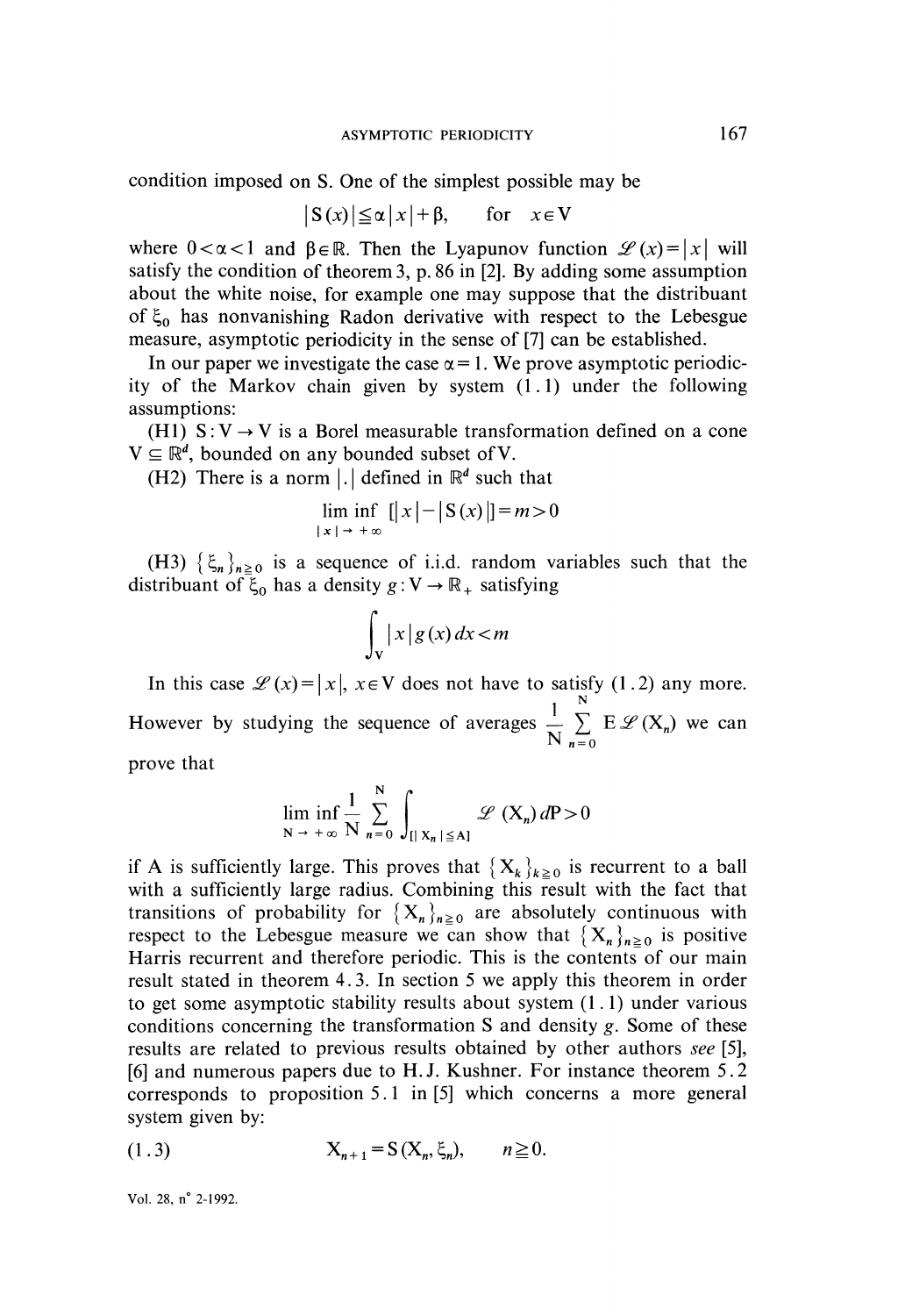#### 168 T. KOMOROWSKI

It is proven there that  $(1, 3)$  is asymptotically stable provided the following hold:

(i) S is C<sup>1</sup> and the deterministic system  $X_{n+1} = S(X_n, 0)$  is freely evolving.

(ii)  $\{\xi_n\}_{n \geq 0}$  are i.i.d. random variables such that  $\xi_0$  possesses a density g which is lower semicontinuous,  $0 \in \text{supp } g$ .

(iii)  $(1.3)$  is weakly stochastically controllable (see [5] for a definition).

In our case we obtain a similar result for  $(1.1)$ , which, for simplicity, is stated on the real line. We do not have to assume that the system is weakly stochastically controllable. Moreover the hypotheses about lower semicontinuity of the density and differentiability of S can also be dropped.

The main difference between this paper and those mentioned above is that the method we used here does not require any topological type considerations. This yields the fact that we do not have to make assumptions about topological regularity of the transformation S and density g. Instead we use only some fairly general hypotheses about measurability of S and  $g$  to obtain asymptotic periodicity of the corresponding Markov chain.

## 2. NOTATIONS

Suppose that  $(X, \Sigma, m)$  is a  $\sigma$ -finite measure space. By  $L^1(X)$  we denote the set of all real functions integrable with respect to  $m$  defined apart from a set of measure zero. All nonnegative elements  $f \in L^1(X)$  satisfying

$$
\int_{\mathbf{X}} f \, dm = 1
$$

are called densities. The set of all densities is denoted by  $D(X)$ . A linear operator  $P: L^1(X) \to L^1(X)$  is called a Markov operator if  $P(D(X)) \subseteq D(X)$ . A density f is said to be invariant for P if Pf=f.

Suppose that  $V \subseteq \mathbb{R}^d$ , V is called a cone if for any x,  $y \in V$ ,  $\lambda$ ,  $\mu \ge 0$  we have  $\lambda x + \mu y \in V$ . Since now all sets denoted by V will be cones, so we will not repeat this assumption in the sequel.

Assume that S: V  $\rightarrow$  V is a transformation. Let  $\{\xi_n\}_{n\geq 0}$  be a sequence of independent random variables identically distributed in  $V$  with a density g having a finite first absolute moment  $\int_{V} |x| g(x) dx < +\infty$ . If  $X_0$  is independent of all  $\xi_n$ ,  $n \ge 0$  we can generate a sequence of random variables

$$
X_{n+1} = S(X_n) + \xi_n, \qquad n \ge 0
$$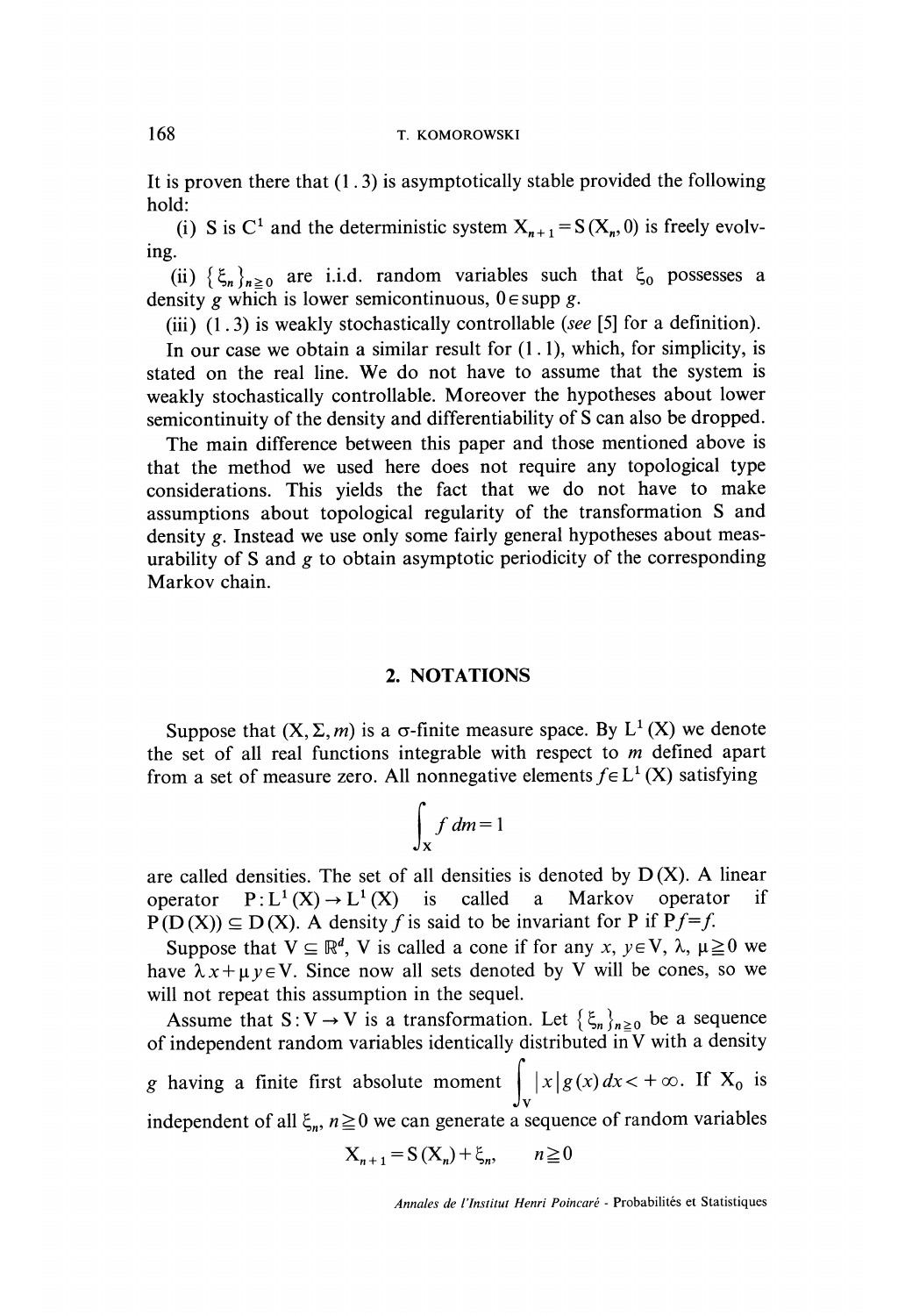being a Markov chain. Its transition operator  $P: L^1(V) \to L^1(V)$  is defined by the formula

$$
Pf(x) = \int_{V} \overline{g}(x - S(y)) f(y) dy,
$$

where  $\overline{g}(x) = \begin{cases} 0, & x \in V \\ g(x), & x \in V \end{cases}$ 

## 3. A FIXED POINT THEOREM

The theorem presented below resembles somewhat classical theorems concerning the existence of invariant densities for Markov operators given in  $[1]$ ,  $[10]$ . However, mainly for the sake of transparency, we formulate and prove it below.

THEOREM 3.1. - Suppose that  $(X, \Sigma, m)$  is a  $\sigma$ -finite measure space and  $P: L^1(X) \to L^1(X)$  is a Markov operator. Assume that P satisfies the following two conditions

(C1) there is  $f_0 \in D$ ,  $A \subseteq X$  with  $m[A] < +\infty$  such that

$$
\limsup_{N \to +\infty} \frac{1}{N} \sum_{n=0}^{N-1} \int_{A} P^{n} f_0 \, dm > 0. \tag{3.1}
$$

(C2) for every  $\varepsilon > 0$  there is  $\delta > 0$  such that

$$
\int_{E} \mathbf{P}^n f_0 \, dm < \varepsilon, \qquad n \in \mathbb{N},
$$

if only  $m[E] < \delta$ .

Then there exists a density  $f_*$  such that

- (i)  $Pf_* = f_*$
- (ii)  $m$  [supp  $f_* \cap A$ ] > 0.

*Proof.* - Consider a subspace  $L \subseteq 1^{\infty}$  spanned by two elements  ${\bf u} = (1, 1, \ldots),$   ${\bf a} = (a_1, a_2, \ldots),$  where

$$
a_k = \int_{\mathbf{A}} \mathbf{P}^k f_0 \, dm
$$

Define a linear functional  $\Phi : L \to \mathbb{R}$  by

$$
\Phi(s.\mathbf{u}+t.\mathbf{a})=s+t.\lim_{N\to+\infty}\sup_{N}\frac{1}{N}\sum_{n=0}^{N-1}a_n.
$$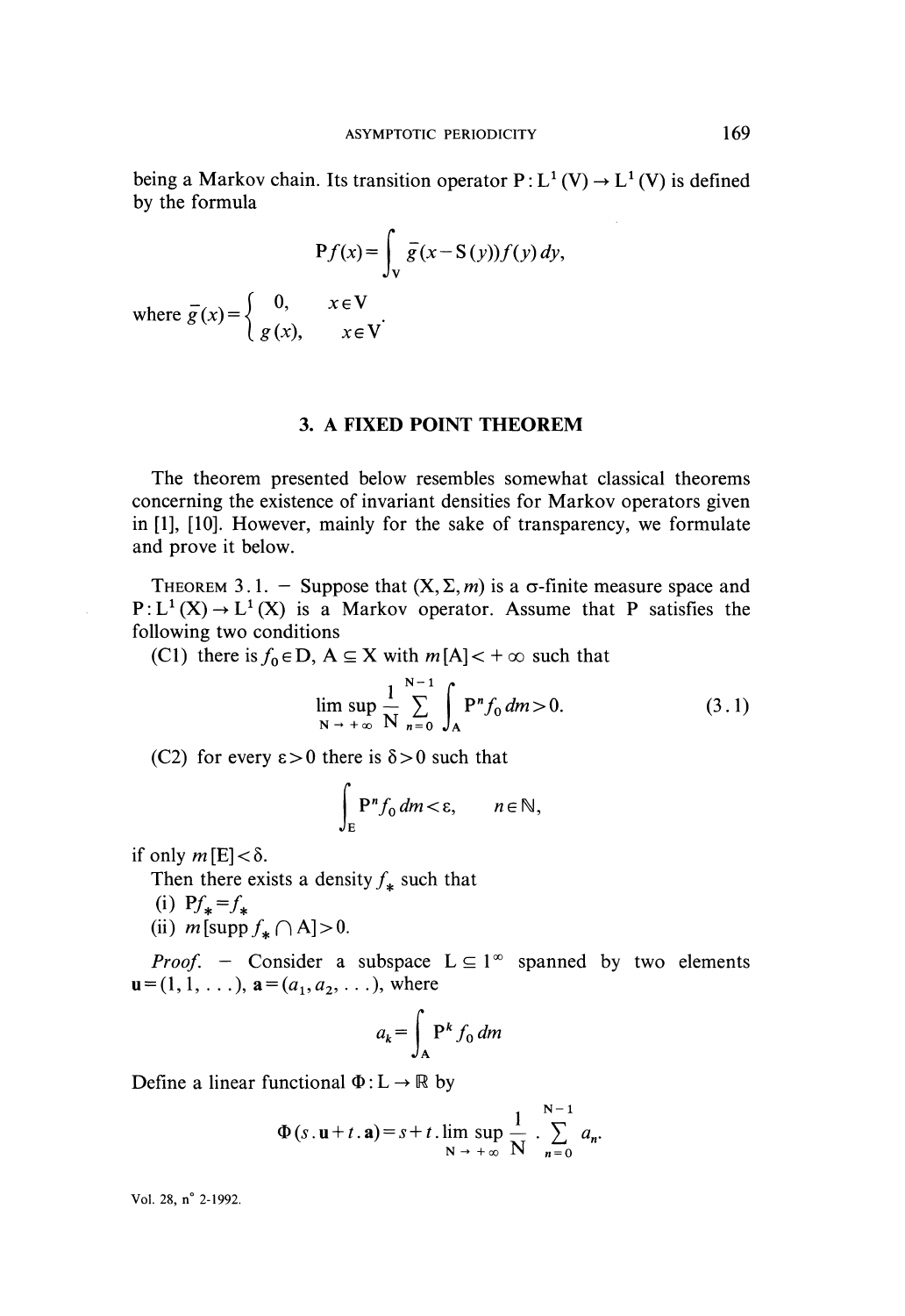It is obvious that  $\Phi(s\mathbf{u}+t\mathbf{a}) \leq \limsup x_n$ , provided  $\{x_n\}_{n\geq 0} = s\mathbf{u}+t\mathbf{a}$ .  $N \rightarrow +\infty$ According to the Hahn-Banach theorem  $\Phi$  can be extended to the entire space  $1^{\infty}$  in such a way that the condition

$$
\Phi(\lbrace x_n \rbrace_{n \geq 0}) \leq \limsup_{N \to +\infty} \frac{1}{N} \sum_{n=0}^{N-1} x_n
$$

is preserved. From  $(3.1)$  we deduce

$$
\Phi(a) > 0.
$$

Setting  $\varepsilon = \frac{1}{2}\Phi(\mathbf{a})$  and choosing  $\delta$  according to condition (C2) we see that if  $m[E]<\delta$  then

$$
\Phi\bigg(\bigg\{\int_{E\ \cup\ (X\setminus A)} P^k f_0\, dm\bigg\}_{k\geq 0}\bigg) \leq 1-\frac{1}{2}\Phi\left(a\right) < 1.
$$

Using the arguments identical to those used in [ 10] we conclude our proof.  $\square$ 

# 4. ASYMPTOTIC PERIODICITY OF ITERATES

First we prove the following

THEOREM 4.1. - Assume that  $g: V \to \mathbb{R}^+$  is a density having the first absolute moment  $m = \int_{\mathbb{R}} |x| g(x) dx$  finite. Suppose that S satisfies the following conditions:

- (i)  $S: V \rightarrow V$  and it is bounded in any bounded subset of a cone V.
- (ii) lim inf  $[|x| |S(x)|] > m$ .

Then a Markov operator  $P: L'(V) \to L'(V)$  given by

$$
P f(x) = \int_{V} \overline{g}(x - S(y)) f(y) dy
$$
 (4.1)

has an invariant density.

*Remark.*  $-$  A similar result was obtained by A. G. Pakes in [8]. However the author considered only the case of irreducible and aperiodic Markov chains with a discrete state space.  $\square$ 

*Proof.* - On the contrary suppose that P has no invariant density. Then choose  $f_0 \in D(V)$  and consider a sequence of iterates  $f_n = P^n f_0$ .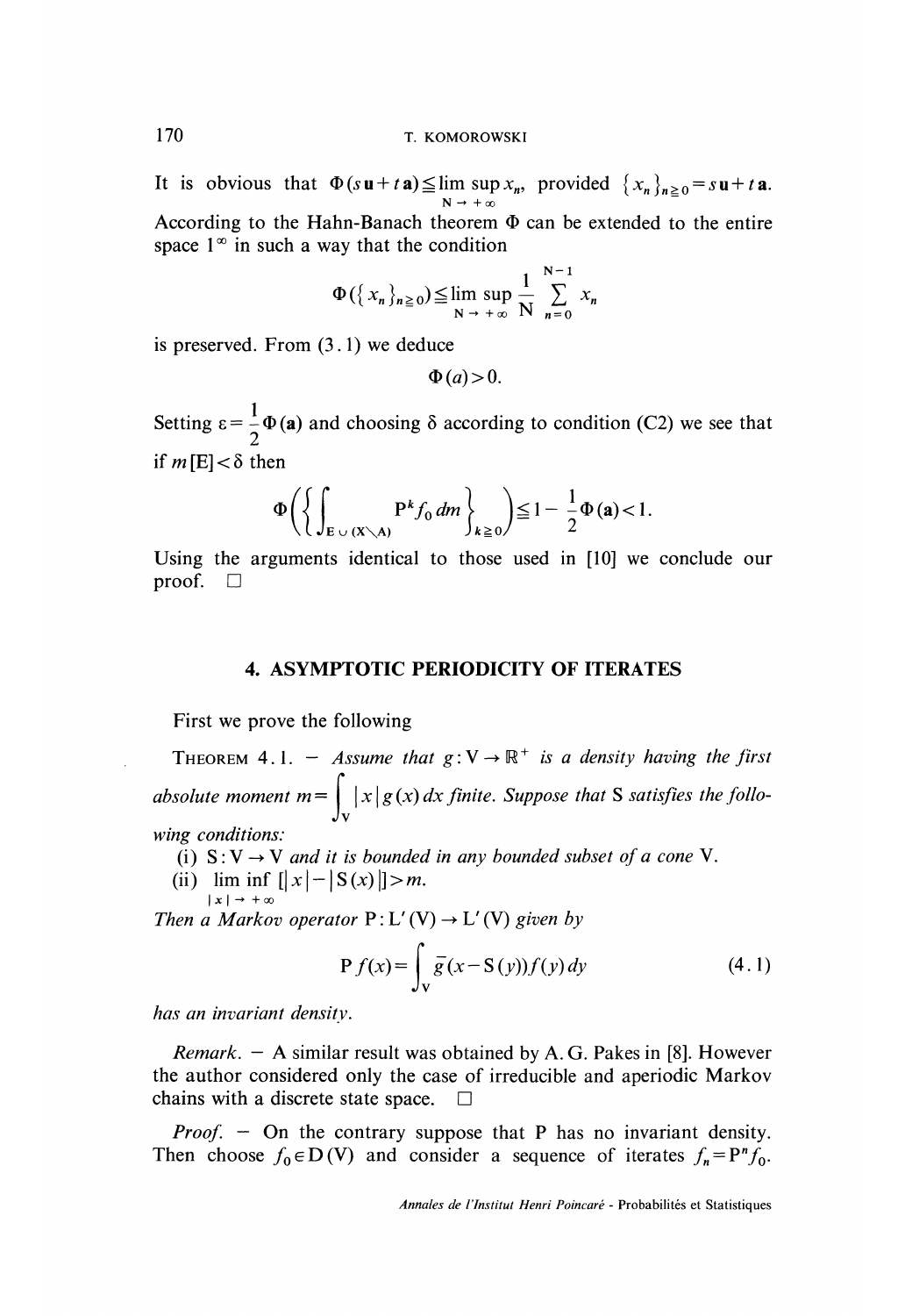Denote by:

$$
M_N = \frac{1}{N+1} \sum_{n=0}^{N} f_n
$$
 (4.2)

$$
V_n = \int_V |x| f_n(x) dx \tag{4.3}
$$

$$
\mathbf{W}_{\mathbf{N}} = \int_{\mathbf{V}} |x| \mathbf{M}_{\mathbf{N}}(x) dx, \tag{4.4}
$$

we have

$$
V_{n+1} = \int_{V} |x| f_{n+1}(x) dx
$$
  
\n
$$
= \int_{V} |x| dx \left\{ \int_{V} \overline{g}(x - S(y)) f_{n}(y) dy \right\}
$$
  
\n
$$
= \int_{V} f_{n}(y) dy \left\{ \int_{V} \overline{g}(x - S(y)) |x| \right\}
$$
  
\n
$$
\leq \int_{V} f_{n}(y) dy \left\{ \int_{V} |x - S(y)| \overline{g}(x - S(y)) dx \right\}
$$
  
\n
$$
+ \int_{V} |S(y)| f_{n}(y) dy \leq m - \int_{V} [|y| - |S(y)|] f_{n}(y) dy + V_{n}.
$$
 (4.5)

From  $(4.5)$ 

$$
\sum_{n=0}^{N+1} V_n = \sum_{n=0}^{N} V_{n+1} + V_0 \le V_0 + \sum_{n=0}^{N} V_n + (N+1)m - \int_V [y] - |S(y)| \int_{y=0}^{N} \left( \sum_{n=0}^{N} f_n(y) \right) dy
$$

and

$$
W_{N+1} \le \frac{N+2}{N+1} W_{N+1} \le W_N + \frac{V_0}{N+1} + m - \int_V [|y| - |S(y)|] M_N(y) dy, N \ge 1 \quad (4.6)
$$

$$
|x| - |S(x)| \geq \sigma > m.
$$

For any  $\varepsilon > 0$  we can find  $\delta > 0$  such that

$$
\int_{E} \overline{g}(x) dx < \varepsilon
$$
 provided that  $m[E] < \delta$ .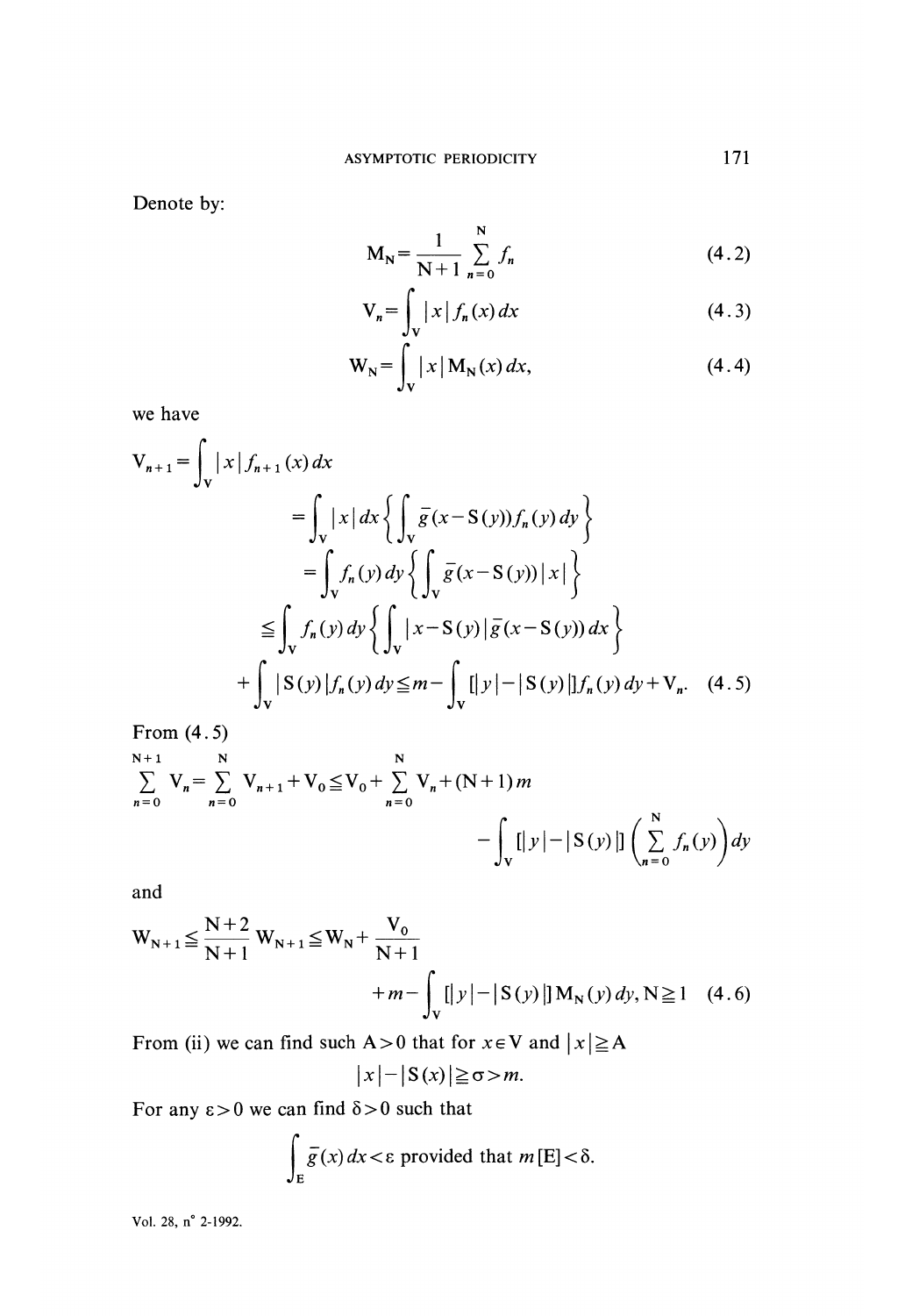Then for any  $f \in D(V)$  we have

$$
\int_{E} P f(x) dx = \int_{E} dx \int_{V} \overline{g}(x - S(y)) f(y) dy = \int_{V} f(y) dy \int_{E} \overline{g}(x - S(y)) dx < \varepsilon.
$$

Hence P satisfies condition (C2). Using Theorem 3.1 we deduce that

$$
\lim_{N \to +\infty} \int_{\left[ |y| < A\right] \cap V} \left[ |y| - S(y) \right] M_N(y) dy = 0
$$

and in consequence

$$
\liminf_{N \to +\infty} \int_{V} [|y| - |S(y)|] M_{N}(y) dy
$$
  
= 
$$
\liminf_{N \to +\infty} \int_{[|y| \ge A] \cap V} [|y| - |S(y)|] M_{N}(y) dy \ge \sigma > m
$$

Let  $m < \rho < \sigma$ . For a certain N<sub>o</sub> we have

$$
\frac{V_0}{N+1} + m - \int_V [|y| - |S(y)|] M_N(y) dy \le m - \rho,
$$
 (4.7)

for  $N \geq N_0$ . Compiling (4.6) and (4.7) we obtain

$$
0 \leq W_{N+1} \leq W_N + m - \rho, \qquad N \geq N_0.
$$

The above condition cannot be met by any sequence  $\{W_N\}_{N\geq 1}$ . This contradiction shows that P has to posses an invariant density.

Suppose now that M is a set of all invariant densities of P. Let  $f_0 \in D(V)$ be strictly positive in V. Set

$$
a = \sup \left\{ \int_{\mathbf{X}} f_0(x) dx : \mathbf{X} = \mathrm{supp} f, f \in \mathcal{M} \right\}.
$$
 (4.8)

There exists such a  $f_* \in \mathcal{M}$  that

$$
\int_{X_*} f_*(x) dx = a, \qquad \text{where} \quad X_* = \text{supp } f_*.
$$

To see this one may apply a standard procedure which consists in taking a sequence of densities  $\{f\}$   $\subset M$  whose supports S satisfy  $f^*$  +00  $f^*$  $\int f_0(x) dx \rightarrow a$ . Writing  $f_* = \sum \frac{f_n}{2^n}$  we obtain a required density

The following lemma will be essential for us in the sequel.

LEMMA 4.2. - For any density  $f \in D(V)$  we have

$$
\lim_{n \to +\infty} \int_{V \setminus X*} P^n f dx = 0.
$$

Annales de l'Institut Henri Poincaré - Probabilités et Statistiques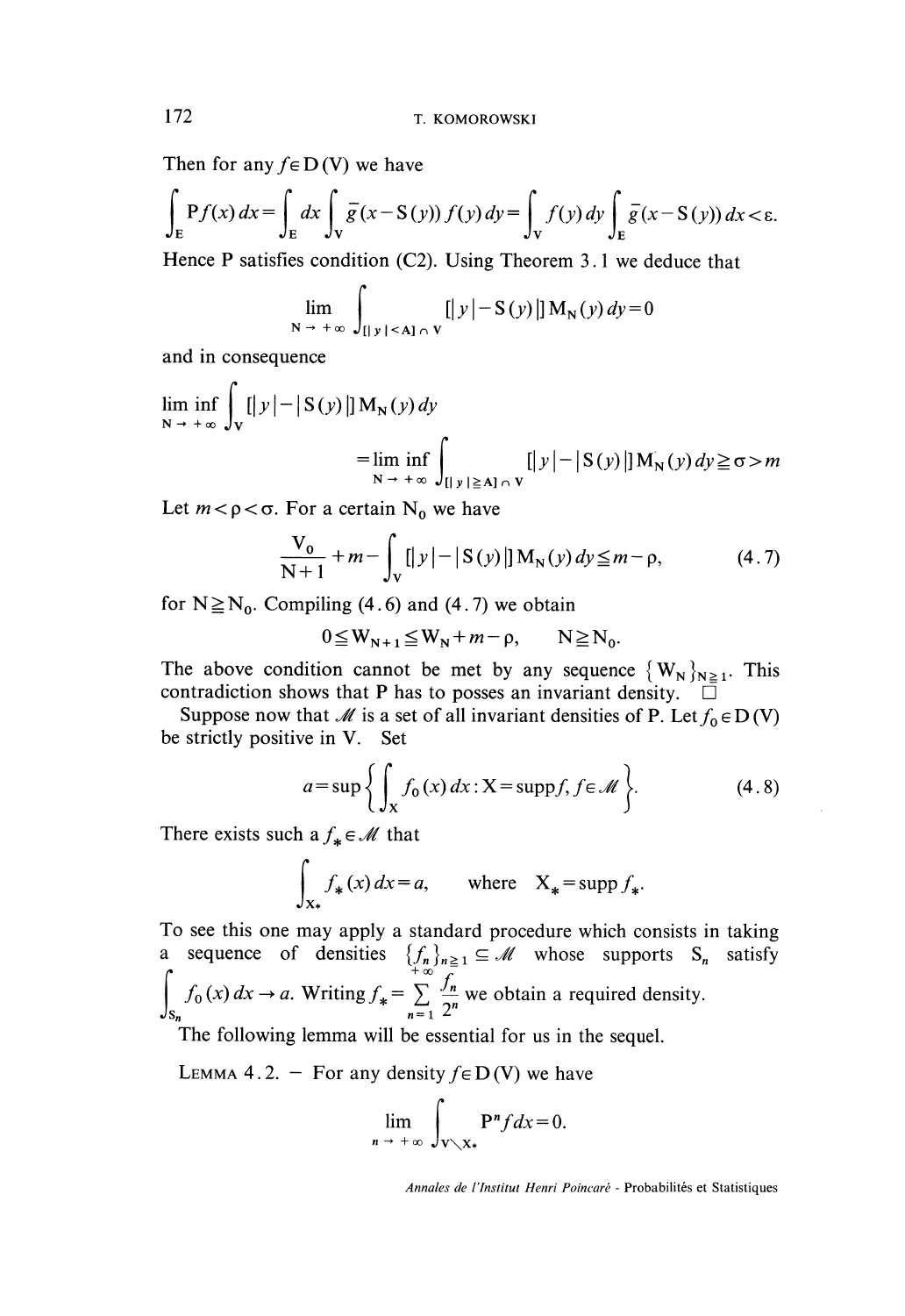*Proof.* - First notice that for any f such that supp  $f \subseteq X_*$  we have supp  $P f \subseteq X_*$  (see [12], p. 132, lemma 3.11). From the above we conclude that  $U 1_{V \setminus X_*} \leq 1_{V \setminus X_*}$  where  $U = P^*$ . Hence we obtain

$$
\int_{V\setminus X*} P^{n+1} f dx \leqq \int_{V\setminus X*} P^n f dx.
$$

Suppose that

$$
\lim_{n \to +\infty} \int_{\mathbf{V} \setminus \mathbf{X}^*} \mathbf{P}^n f dx = c > 0.
$$

For any  $\varepsilon > 0$  we can find such a  $n_0$  that

$$
c \leqq \int_{\mathbf{V} \setminus \mathbf{X}^*} \mathbf{P}^n f \, dx \leqq c + \varepsilon, \qquad \text{for} \quad n \geqq n_0.
$$

Let

$$
h = \frac{P^{n_0 f}}{\int_{V \setminus X_*} P^{n_0} f dx} \mathbf{1}_{V \setminus X_*}.
$$

We have

$$
\int_{\mathbf{X}_{\mathbf{x}}} \mathbf{P}^n h \, dx = \frac{\int_{\mathbf{X}_{\mathbf{x}}} \mathbf{P}^n(\mathbf{P}^n \circ f. \mathbf{1}_{\mathbf{V} \setminus \mathbf{X}_{\mathbf{x}}}) \, dx}{\int_{\mathbf{V} \setminus \mathbf{X}_{\mathbf{x}}} \mathbf{P}^n \circ f \, dx}
$$
\n
$$
\leq \frac{1}{c} \int_{\mathbf{V} \setminus \mathbf{X}_{\mathbf{x}}} \mathbf{P}^n(\mathbf{P}^n \circ f. \mathbf{1}_{\mathbf{V} \setminus \mathbf{X}_{\mathbf{x}}}) \, dx
$$
\n
$$
= \frac{1}{c} \left[ \int_{\mathbf{V} \setminus \mathbf{X}_{\mathbf{x}}} \mathbf{P}^n \circ f \, dx - \int_{\mathbf{V} \setminus \mathbf{X}_{\mathbf{x}}} \mathbf{P}^n(\mathbf{P}^n \circ f. \mathbf{1}_{\mathbf{V} \setminus \mathbf{X}_{\mathbf{x}}}) \right] dx
$$
\n
$$
= \frac{1}{c} \left( \int_{\mathbf{V} \setminus \mathbf{X}_{\mathbf{x}}} \mathbf{P}^n \circ f \, dx - \int_{\mathbf{V} \setminus \mathbf{X}_{\mathbf{x}}} \mathbf{P}^{n+n} \circ f \, dx \right) \leq \frac{\varepsilon}{c}.
$$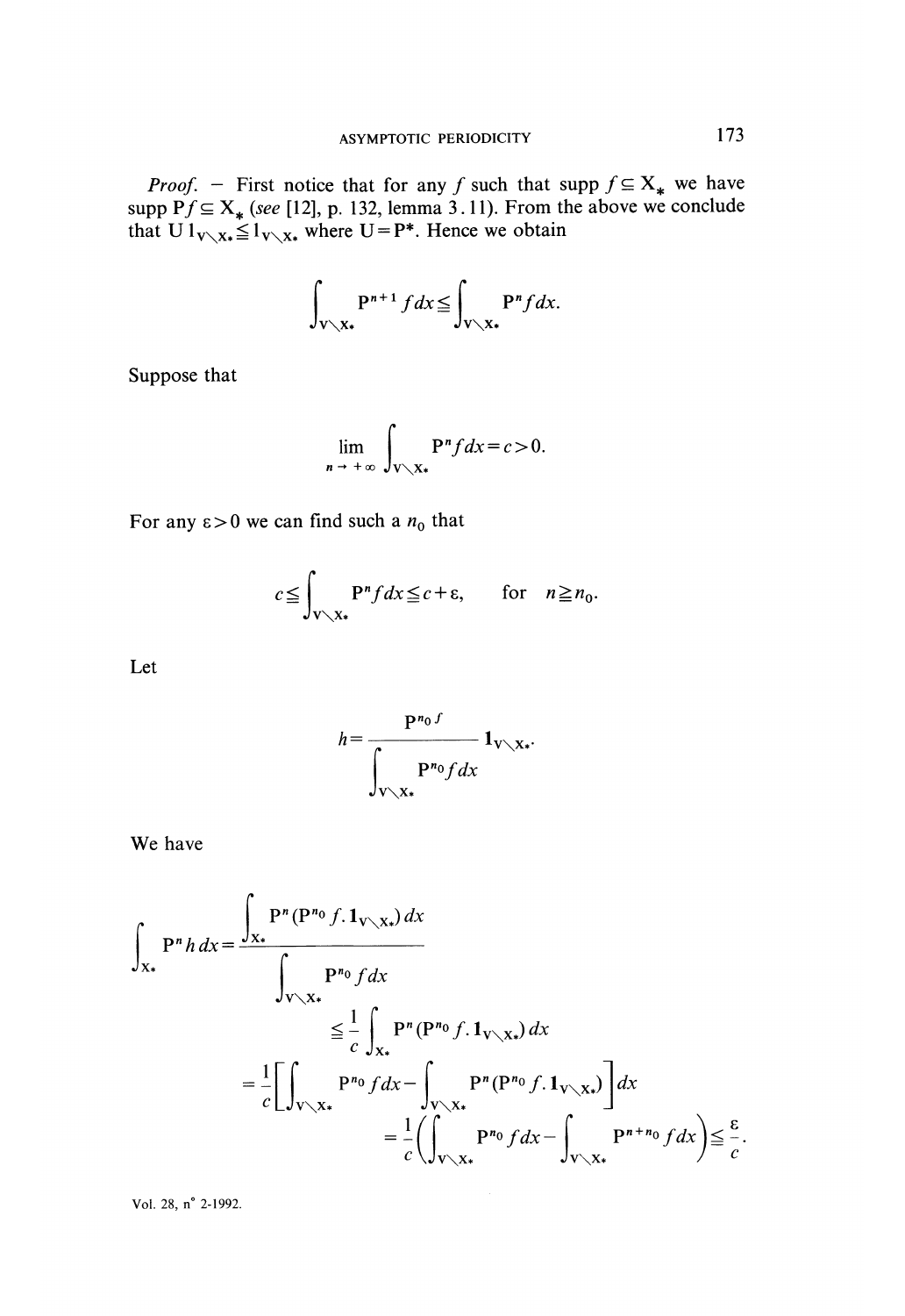Notice that

$$
\limsup_{N \to \infty} \frac{1}{N+1} \sum_{n=0}^{N} \int_{\{|x| \le A, x \in V\}} P^{n} h dx
$$
\n
$$
\leq \limsup_{N \to +\infty} \frac{1}{N+1} \sum_{n=0}^{N} \int_{\{|x| \le A, x \in X_{*} \}} P^{n} h dx
$$
\n
$$
+ \limsup_{N \to +\infty} \frac{1}{N+1} \sum_{n=0}^{N} \int_{\{|x| \le A, x \in V \setminus X_{*} \}} P^{n} h dx
$$
\n
$$
\leq \frac{\varepsilon}{c} + \limsup_{N \to +\infty} \frac{1}{N+1} \sum_{n=0}^{N} \int_{\{|x| \le A, x \in V \setminus X_{*} \}} P^{n} h dx \quad (4.9)
$$

here A is such that  $|y| - |S(y)| \ge \sigma > m$ , if  $|y| \ge A$ ,  $y \in V$ . However the last term in  $(4.9)$  is equal to zero by virtue of Theorem 3.1 and the fact that  $X_*$  is maximal in the sense of (4.8). Thus

$$
\lim_{N \to +\infty} \sup_{N+1} \frac{1}{N+1} \sum_{n=0}^{N} \int_{\left[ |x| \le A, x \in V \right]} P^{n} h \, dx \le \frac{\varepsilon}{c}.
$$
 (4.10)

Applying once again considerations from the proof of Theorem 4. 1 we obtain

$$
\overline{\mathbf{W}}_{N+1} \leq \overline{\mathbf{W}}_N + \frac{\overline{\mathbf{V}}_0}{N+1} + m - \int_{\mathbf{V}} [|\mathbf{y}| - |\mathbf{S}(\mathbf{y})|] \overline{\mathbf{M}}_N(\mathbf{y}) d\mathbf{y}, N \geq 1
$$

where  $\bar{W}_{N}$ ,  $\bar{M}_{N}$ ,  $\bar{V}_{N}$  are defined identically as their correspondents  $W_{N}$ ,  $M_N$ ,  $V_N$  in (4.2)-(4.4). The only difference is that h is put instead of  $f_0$  in those formulas. Hence

$$
\begin{aligned} \n\bar{\mathbf{W}}_{N+1} &\leq \bar{\mathbf{W}}_N + \frac{\mathbf{V}_0}{N+1} + m \\ \n&+ \sup_{z \in \mathbf{V} \cap \{ |y| \leq A \}} \left[ |z| - |\mathbf{S}(z)| \right] \int_{\mathbf{V}} \bar{\mathbf{M}}_N(y) \, dy - \sigma \int_{\mathbf{V} \cap \{ |y| \geq A \}} \bar{\mathbf{M}}_N(y) \, dy \end{aligned}
$$

In view of (4.10) we see that there is N<sub>0</sub> such that for  $N \ge N_0$ 

$$
\overline{\mathbf{W}}_{N+1} \leq \overline{\mathbf{W}}_N + \frac{\mathbf{V}_0}{N+1} + m - \sigma \left( 1 - \frac{\varepsilon}{c} \right) + \frac{\varepsilon}{c} \sup_{z \in \mathbf{V} \cap [|\, y \, | \leq A]} [|z| - |S(z)|]
$$

Choosing  $\varepsilon > 0$  so small that

$$
\sigma_1 = \sigma \left( 1 - \frac{\varepsilon}{c} \right) + \frac{\varepsilon}{c} \sup_{z \in V} \sup_{\cap [l, y] \le A]} [ |z| - |S(z)| ] > m
$$

we can find such a  $N_1$  that for  $N \ge N_1$ 

$$
0 \leq \bar{W}_{N+1} \leq \bar{W}_N + m - \rho, \quad \text{where} \quad m < \rho < \sigma_1.
$$

Annales de l'Institut Henri Poincaré - Probabilités et Statistiques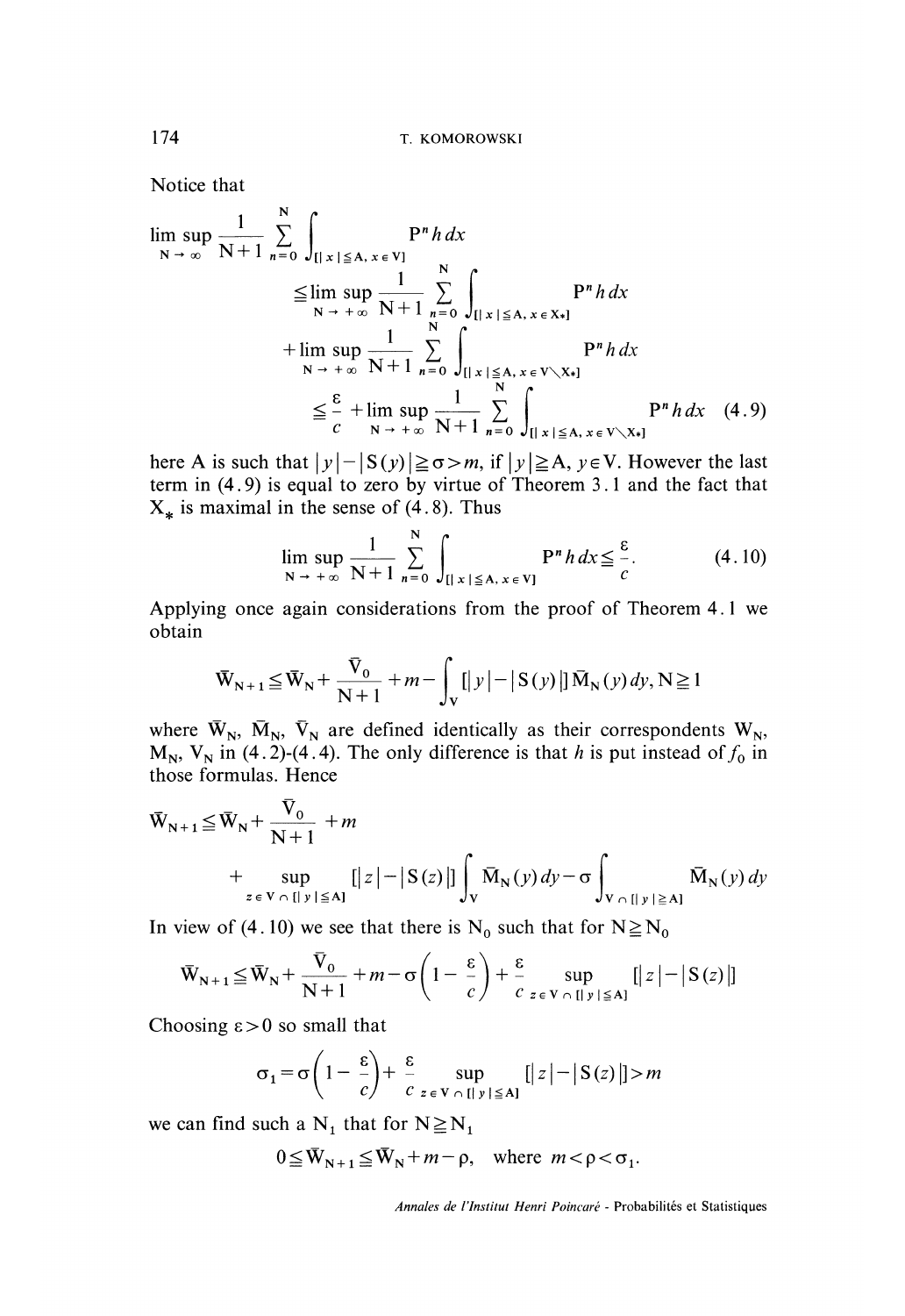This shows that such a sequence does not exist. The above contradiction concludes the proof.  $\Box$ concludes the proof.

Now we confine our considerations to  $V \cap X_{*}$ . Define an operator

$$
P_*: L^1(V \cap X_*) \to L^1(V \cap X_*)
$$

where  $P_* f = P f$ . Since  $P_* f_* = f_*$ , the operator  $P_*$  is conservative.  $P_*$  is an operator given by a stochastic kernel. Summing up these facts we infer that  $P_*$  is a Harris operator. From the general theory of Harris operators (see for instance  $[1]$ , p. 98,  $[7]$ , pp. 109-119) there exist densities  $g_1, g_2, \ldots, g_d$ , functions  $k_1, k_2, \ldots, k_d \in L^{\infty}(\mathbb{V} \cap X_*)$  and a permutation  $\alpha:\{1,2,\ldots,a\} \to \{1,2,\ldots,d\}$  such that  $P_*$  may be written in the form

$$
\mathbf{P}_{*} f = \sum_{i=1}^{a} \lambda_i(f) \cdot g_i + \mathbf{Q} f \tag{4.11}
$$

where  $\lambda_i(f) = \int_{V \cap X^*} f k_i dx$ . The functions  $g_1, g_2, \ldots, g_d$  and the operator Q have the following properties

(P1)  $g_i g_j \equiv 0$ ,  $i \neq j$  so  $g_i$  have disjoint supports.

(P2)  $P_* g_i = g_{\alpha(i)}, i = 1, ..., d$ .

 $\overrightarrow{P_*Q}$   $\overrightarrow{P_*Q}$   $\overrightarrow{O}$   $\rightarrow \infty$ .

Markov operators having the decomposition as in  $(4.11)$  are called asymptotically periodic (see [13], pp. 86-90). In case when  $d=1$  an operator is said to be asymptotically stable. From the foregoing and Lemma 4. 2 we obtain.

THEOREM  $4.3.$  - Under the assumptions made in Theorem  $4.1$  the Markov operator  $P$  given by  $(4.1)$  is asymptotically periodic.

*Proof.*  $-$  We have

$$
\lim_{n \to +\infty} \operatorname{dist}(\mathbf{P}^n f, \operatorname{Conv} \{g_1, \ldots, g_d\}) = 0.
$$

However this condition is equivalent to the fact that P may be represented in the form given in (4.11).  $\square$ 

## 5. ASYMPTOTIC STABILITY

Below we give some conditions which allow us to admit  $d=1$  in (4.11). Throughout this paragraph we assume that S and  $g$  satisfy assumptions given in Theorem 4.1. We start with the following

THEOREM 5.1. - Suppose that there is  $M_0$  such that  $g(x) > 0$  for  $|x| \ge M_0$ . Then P given by (4.1) is asymptotically stable.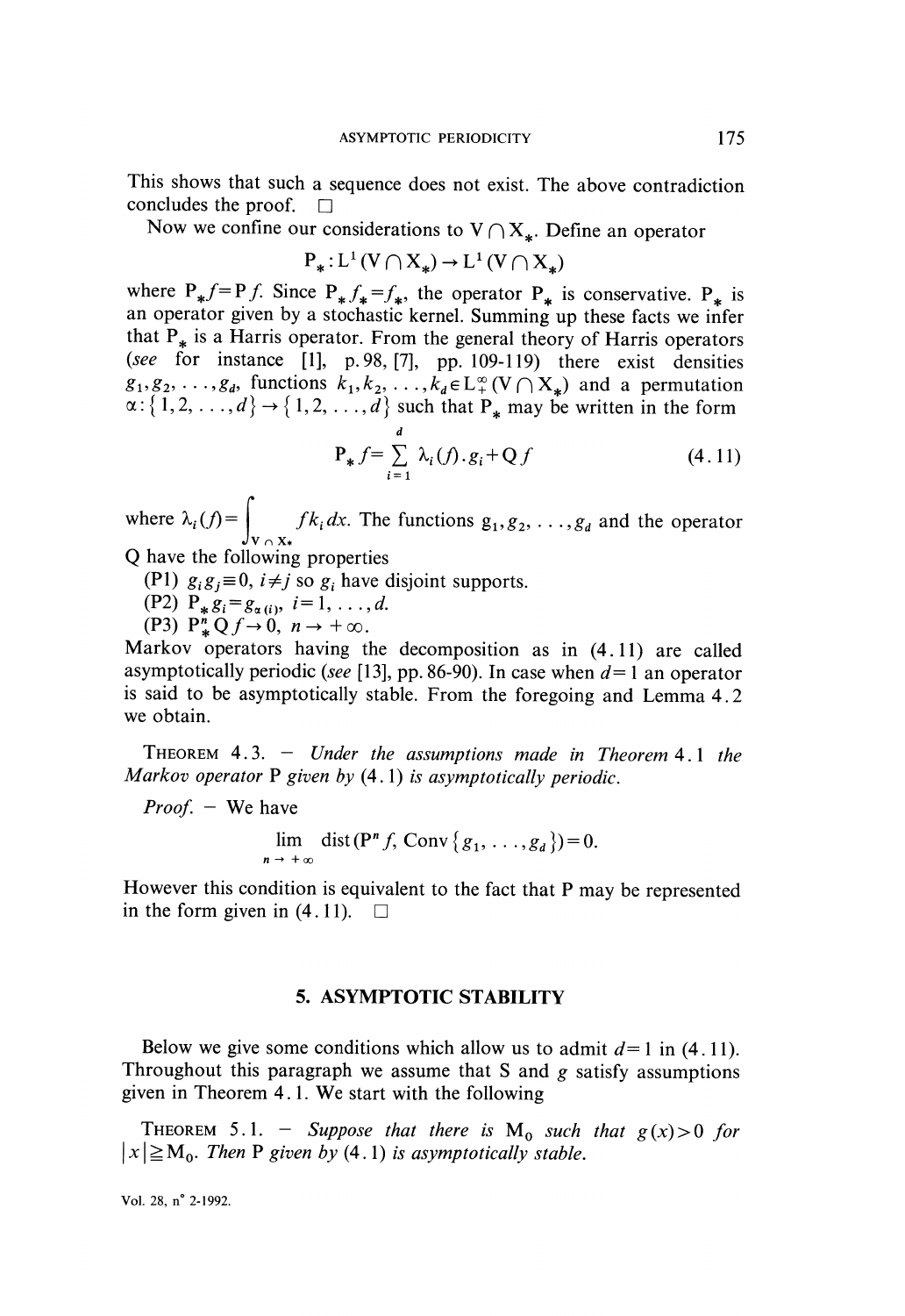*Proof.* - By virtue of Theorem 4.3 we have  $g_1, \ldots, g_d$  as in (4.11). Let  $L \geq M_0$  be so large that

$$
g_i(x) dx > 0, \qquad i = 1, \ldots, d.
$$

For  $|x| \ge M_0 + \sup_{|y| \le L} |S(y)| + 1$  and  $|z| \le L$  we have  $|x - S(z)| \ge M_0$ . Hence

$$
P g_i(x) = \int_V \overline{g}(x - S(y)) \cdot g_i(y) dy
$$
  
\n
$$
\geq \int_{V \cap [|y| \leq L]} \overline{g}(x - S(y)) \cdot g_i(y) dy > 0, \qquad i = 1, ..., d
$$

The above shows that  $d=1$ .  $\Box$ 

Another theorem concerns the case  $V = \mathbb{R}^+$ .

THEOREM 5.2. - Suppose that S is continuous,  $S(0)=0$ ,  $S(x) < x$  for  $x > 0$ . Assume additionally that there is  $\delta > 0$  such that  $g(x) > 0$ ,  $x \in [0, \delta]$ . Then  $P$  given by  $(4.1)$  is asymptotically stable.

*Proof.* - Let  $g_1, g_2, \ldots, g_d$  be as in (4.11). There is such a  $k \in \mathbb{N}$  that

$$
g_1(x) = P^k g_1(x) = \int_{\mathbb{R}^+} \dots \int_{\mathbb{R}^+} \bar{g}(x - S(y_1)) \bar{g}(y_1 - S(y_2)) \dots \longrightarrow_{\bar{g}(y_{k-1} - S(y_k)) \cdot g_1(y_k) dy_1 \dots dy_k} (5.1)
$$

where the equality is satisfied up to a certain set of the Lebesgue measure zero. Let  $x_0 \in \mathbb{R}^+$  be such that for any  $h > 0$ 

$$
\int_{x_0-h}^{x_0} g_1(y_k) dy_k > 0 \quad \text{and} \quad \int_{x_0}^{x_0+h} g_1(y_k) dy_k > 0. \quad (5.2)
$$

Consider an open subset G of  $(\mathbb{R}^+)^{d+1}$  consisting of  $(x, y_1, \ldots, y_k)$  satisfying

$$
x_0 - \varepsilon < y_k < x_0 + \varepsilon
$$
  
\n
$$
S(y_k) < y_{k-1} < S(y_k) + \delta
$$
  
\n
$$
\vdots
$$
  
\n
$$
S(y_2) < y_1 < S(y_2) + \delta
$$
  
\n
$$
S(y_1) < x < S(y_1) + \delta.
$$

For any  $(x, y_1, \ldots, y_k) \in G$ 

$$
\overline{g}(x-S(y_1))\overline{g}(y_1-S(y_2)), \ldots, \overline{g}(y_{k-1}-S(y_k)) > 0.
$$

Annales de l'lnstitut Henri Poincaré - Probabilités et Statistiques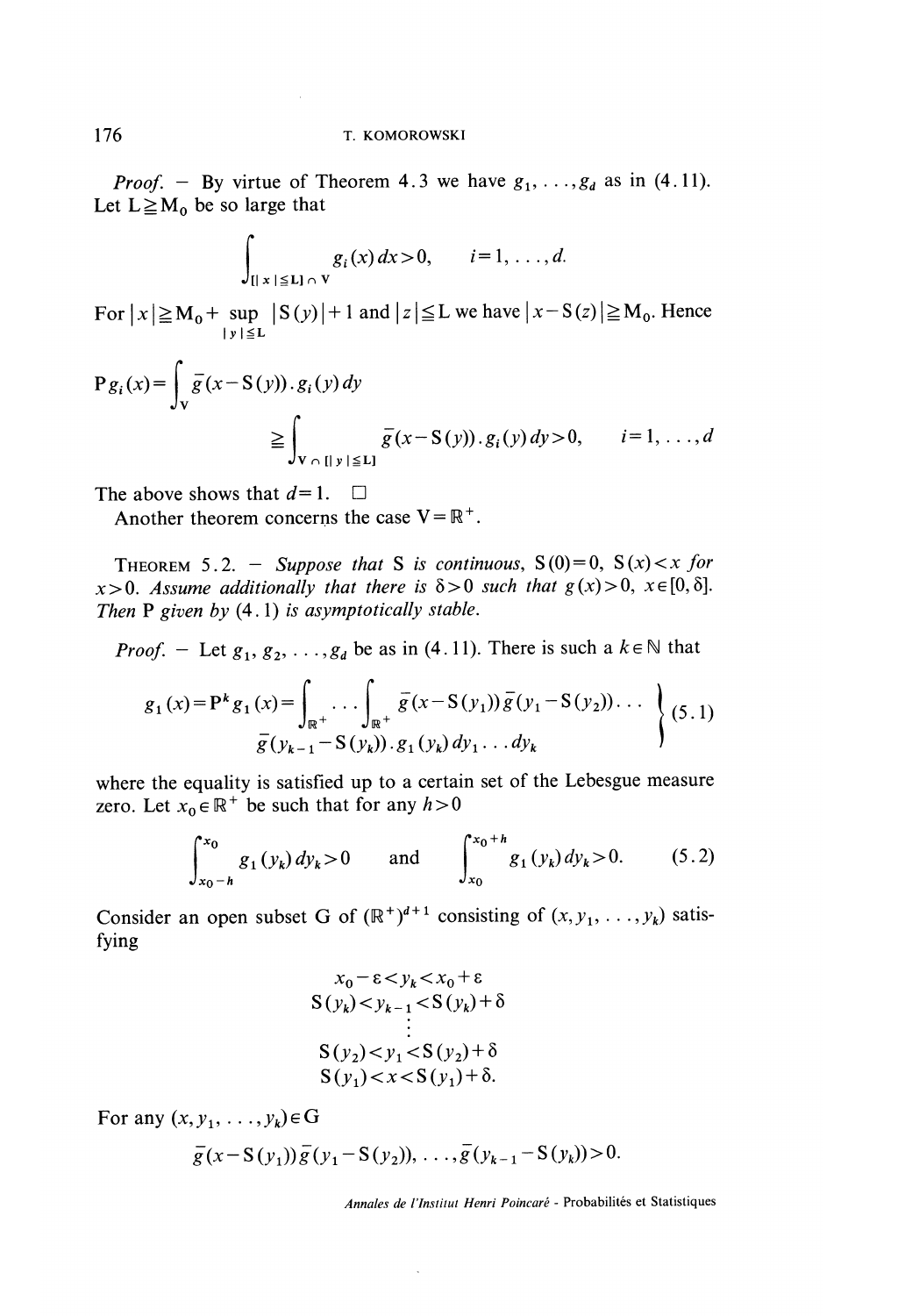Additionally if for  $x_1$  we can choose  $y_1^0, \ldots, y_k^0$  such that  $(x_1, y_1^0, \ldots, y_k^0) \in G$  then

$$
\int_{\frac{\mathbb{R}^{+}}{\mathcal{G}}(y_{k-1}-S(y_{k}))g_{1}(y_{k})}\overline{g}(y_{1}-S(y_{2}))\dots
$$
  
 
$$
\frac{\partial}{\partial g}(y_{k-1}-S(y_{k}))g_{1}(y_{k})dy_{1},\dots,dy_{k-1}>0
$$

in a certain neighborhood of  $y_k^0$ . Choose  $(x_1, y_1, \ldots, y_k) \in G$  for which  $y_k = x_0$ ,

$$
y_{i-1} < \frac{y_i + S(y_i)}{2}
$$
,  $i = 2, 3, ..., k$ 

and

$$
x_1 < \frac{y_1 + S(y_1)}{2}
$$

Hence from  $(5.1)$  and  $(5.2)$  it follows that there exists a certain neighborhood of  $x_1$  in which  $g_1(x) > 0$ . Additionally

$$
x_1 < \frac{x_0 + S(x_0)}{2}
$$

 $+\infty$ 

i= 1

Proceeding this reasoning we find a set  $A = \bigcup (a_i, b_i)$  which satisfies

(i)  $b_i > a_i > 0$ ,  $b_i \rightarrow 0$ ,  $i \rightarrow +\infty$ 

(ii) if  $x \in A$  then  $g_1(x) > 0$ .

Let  $x \in [0, \delta]$  then we have such a  $y_k \in A$  that  $y_k < x$ . Finding

$$
y_k > y_{k-1} > S(y_k), \ldots, y_2 > y_1 > S(y_2)
$$

we deduce that

$$
\overline{g}(x-S(y_1))\dots\overline{g}(y_{k-1}-S(y_k))g_1(y_k)>0.
$$

From (5.1)  $g_1(x) > 0$ ,  $x \in [0, \delta]$ . Because  $g_1$  was arbitrarily chosen from the set  $\{g_1, \ldots, g_k\}$  we see that  $d=1$  in (P1).  $\Box$ 

*Example.* - Consider a Markov operator  $P: L^1[0, +\infty) \to L^1[0, +\infty)$ given by

$$
P f(x) = \int_0^{\lambda(x)} K(x, y) . f(y) dy
$$

with the kernel

$$
k(x, y) = -\frac{\partial}{\partial x} \exp \{ Q(y) - Q(\lambda(x)) \}
$$

where Q and  $\lambda$  are nondecreasing continuously differentiable functions satisfying .